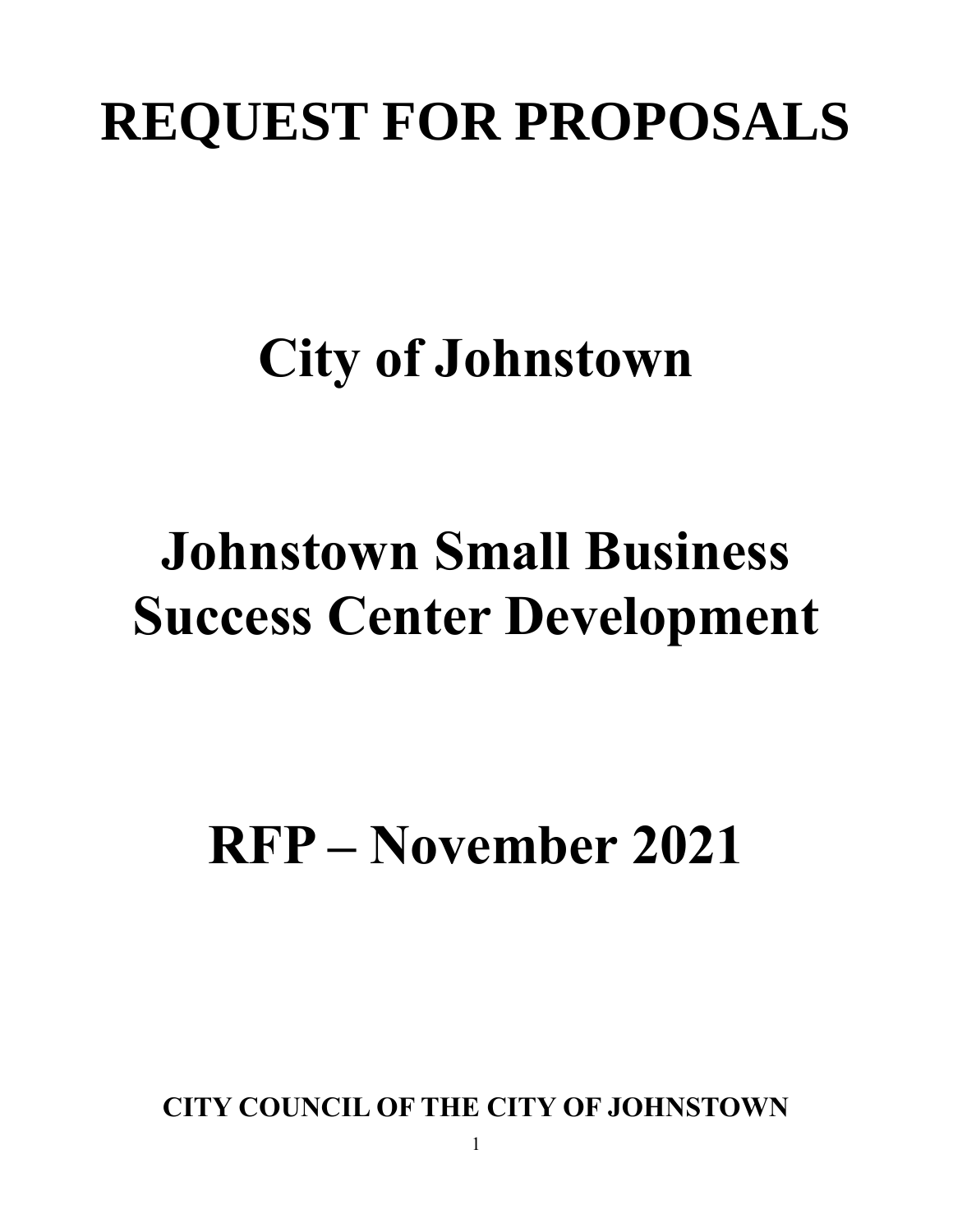### **PROCEDURE**

#### **ORIGINAL PROPOSAL AND COPIES**

The proposal must contain the completed "Vendor Information" page provided within this RFP. The vendor must submit **one digital version or one hardcopy Original Proposal** to the City of Johnstown. All proposals must include a detailed budget narrative.

#### **PREPARATION OF PROPOSALS**

Hardcopy proposals **must** be placed in a sealed envelope and marked:

#### **Johnstown Small Business Success Center Proposal**

The name and address of the vendor must be marked on the sealed envelope.

#### **DELIVERY OF PROPOSALS**

Proposals must be received in the *City of Johnstown's Office at 401 Main Street, Johnstown, PA, 15901*, no later than **December 2, 2021 at 12:00 PM**.

#### **INQUIRIES AND ADDENDA**

Should the vendor find any discrepancies in, or omissions from the Request For Proposal, or should there be any doubt as to meaning or interpretations, or need clarification, he/she should at once notify John Dubnansky by e-mail at  $\frac{\text{d}u}{\text{d}u}$  idubnansky $\omega$ cojtwn.com. The City of Johnstown will not be responsible for any oral instructions.

#### **DUTY OF VENDOR TO MAKE NECESSARY INVESTIGATIONS**

Before submitting a proposal, each vendor shall make all investigations and examinations necessary to ascertain all conditions and requirements affecting the full performance of the contract and to verify any representations made by the City that the vendor will rely upon. Ignorance of such conditions and requirements resulting from failure to make such investigations and examinations will not be a basis for any claim whatsoever for any monetary consideration on the part of the successful vendor.

#### **EXPENSES INCURRED IN PREPARING PROPOSAL**

The City of Johnstown accepts no responsibility for any expense incurred by the vendor in the preparation and presentation of a proposal and any such expenses are to be borne exclusively by the vendor.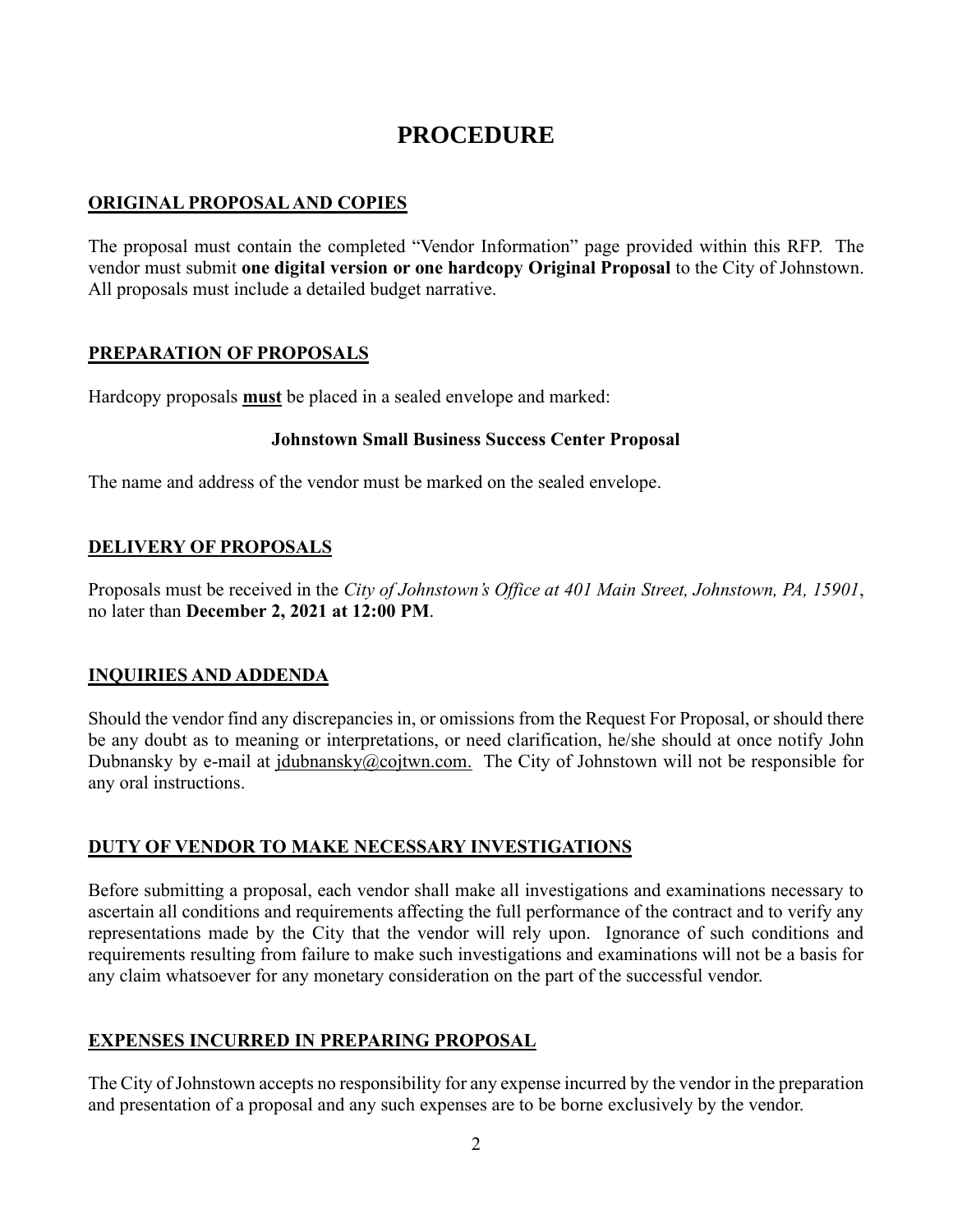#### **RIGHT TO ACCEPT OR REJECT PROPOSALS**

The City of Johnstown reserves the right to accept or reject any or all proposals, to waive any informalities or irregularities in the proposals received, and to accept any proposal, which is deemed most favorable to the City.

#### **CHOICE OF LAWS**

Any contract awarded shall be adjudicated, governed, and controlled in all respects as to validity, construction, capacity, performance, or otherwise by the laws of the State of Pennsylvania.

#### **TERM OF CONTRACT**

The duration of any contract awarded is anticipated to commence upon the date an agreement is entered with the City of Johnstown and conclude two years from the opening of the Johnstown Small Business Success Center. An extension of this deadline may be granted from the City of Johnstown to the contractor at the City's discretion.

#### **PROCESS BY WHICH THE CONTRACT SHALL BE AWARDED**

This contract will be awarded to the contractor judged to provide the best implementation plan and staffing. The terms of any contract may be subject to negotiation subsequent to the receipt of proposals. Proposals will be evaluated on the basis of the following:

- 1. Compliance with specifications and production of required documentation.
- 2. Ability of contractor to responsibly and reliably perform contract requirements.
- 3. Ability to negotiate terms of a contract acceptable to the City of Johnstown.
- 4. Ability to complete all contracted work tasks.
- 5. Experience of the contractor completing similar work tasks.
- 6. Experience of the contractor's management team.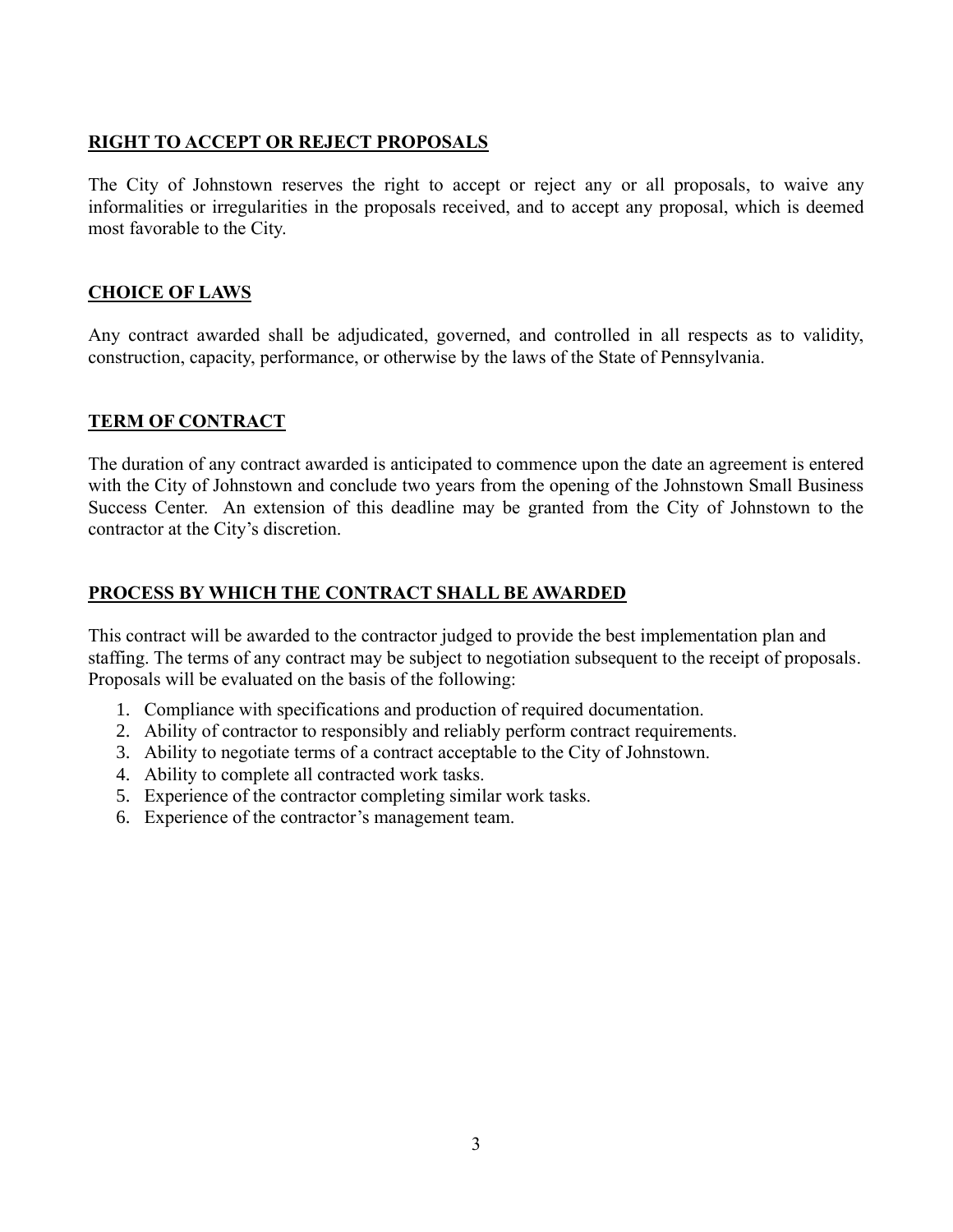### **SPECIFICATION OF SERVICE**

#### **SCOPE OF WORK**

The City of Johnstown is partnering with the software company Intuit to develop the Johnstown Small Business Success Center (Center). The City of Johnstown is issuing this Request for Proposals to select a contractor to work with in the creation and operation of the Center within the Central Business District of the City of Johnstown (Wards 1,2,3,4). The Center will act as a business development hub in which assistance to entrepreneurs and existing businesses will occur. Shared work space will also be made available within the Center to help encourage people to interact and create new business development opportunities.

The City of Johnstown will be solely responsible for the evaluation of all proposals. A total of \$250,000 is being made available for this project. A contract will be awarded based on best overall management team experience, contractor approach to the project, amount of time required to open the facility, and facility access. The City of Johnstown reserves the right to reject any and all proposals/bids received.

#### **Center Requirements**

To be successful with the implementation of the Center, there are key requirements that must be in place. Below is a list of requirements for the creation of the Center.

- Location of the Center must be within the Central Business of the City of Johnstown (City Wards 1,2,3,4).
- The Center must be a minimum of 4,000 square feet in size and include the following:
	- o Training room with video conferencing capabilities
	- o Large co-working space for at least 50 people
	- o Small coaching/video-conferencing room
	- o Creative space for film/photography/podcasts
- The Center must be furnished and equipped to suit Center visitors and programs.
- The Center must be ADA accessible.
- The Center must have restroom facilities.
- The contractor must properly maintain the Center and utilize regular janitorial services.
- The Center must be open to the public a minimum of 20 hours per week.
- A management staff must be present onsite during Center operations.
- Free Wi-fi within the Center
- Lighted Intuit sign on the exterior of the Center

#### **Center Management**

A key factor for the Center will be the expertise of the management. The management team must have experience with coaching entrepreneurs, business development, and business financing. Tasks from the management team will include, at a minimum, the following: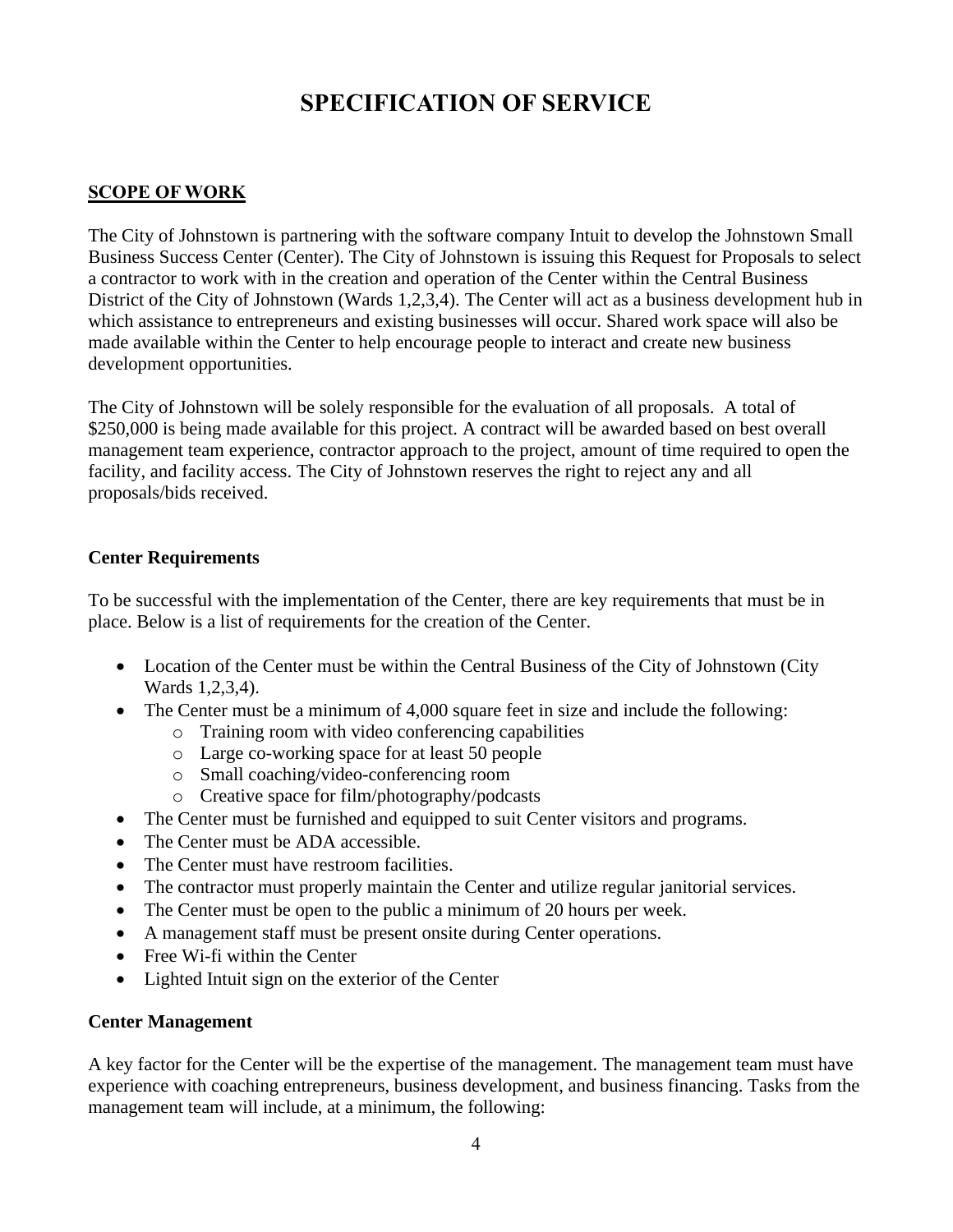- Day-to-day management of the Center
- Scheduling of Center trainings and events
- Marketing and promotion of Center services, events, and trainings
- Provision of services to a minimum of 200 unique entrepreneurs and/or small business owners annually.
- Coordination with Intuit on several programs and events within the Center including:
	- o Personal Financial Management for Small Businesses
	- o Design for Delight Training/Tools
	- o QuickBooks Training
	- o QuickBooks Certification Course
	- o Small Business Tax Seminar + Preparation
	- o Taxpayer Assistance Event
	- o Networking Events
	- o Student-focused Events
	- o Small Business Collectives
- Coordination with Community agencies offering services to support entrepreneurs and small businesses.
- Coordination with local accountants, lawyers, insurance professionals, Human Resource professionals, mentors, and coaches to assist entrepreneurs and small businesses.
- The ability to provide Center services online in the situations where access to the Center are restricted due to natural disaster or pandemic.

Intuit will provide Intuit-specific training materials.

#### **Payment to the Contractor**

The City is not paying rent/lease to the contractor for the site. Payment to the contractor totaling \$250,000 is made at a set funding distribution schedule as follows:

- \$100,000 within the first 60-days of the execution date of an agreement with the City
- \$50,000 within 30-days from the first day that the Johnstown Small Business Success Center is open for business
- \$50,000 within 30-days once the Johnstown Small Business Success Center has been open for business for 90-days
- \$50,000 within 30-days at the conclusion of the Johnstown Small Business Success Center being open for one full year.

In addition, the contractor is providing any and all utilities for the Center, at no cost to the City. This includes water, sewage, electricity, heating/cooling, and garbage removal service.

#### **Project Schedule**

The City of Johnstown would like to open the Center as soon as possible. The contractor must provide a project schedule to the City as part of their proposal. This schedule should include an accurate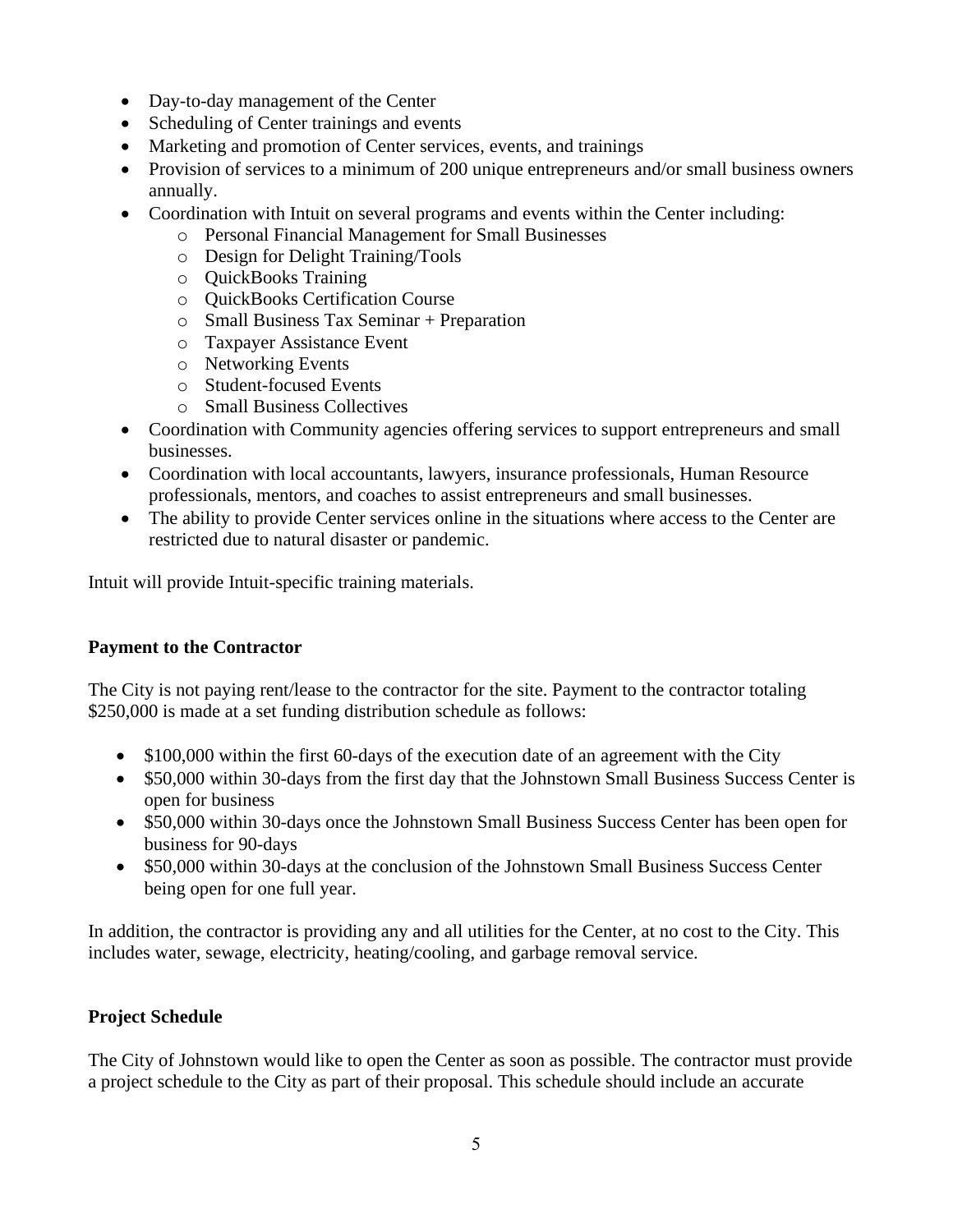estimate of time to get the Center open. The contractor will operate the Center for a period of two years.

#### **Submission Requirements**

The City of Johnstown will require the following information as part of each contractor proposal:

- Contractor approach to the project
- Experience of the contractor management team
- Address and photographs of the Center being proposed
- Expected time to get the Center open
- Knowledge of the City's economic climate
- Proposed Center operations schedule
- Project development schedule

Each contractor proposal should not exceed 10-pages in length.

#### **Draft Lease**

A copy of the draft lease the City of Johnstown will be utilizing with the selected contractor is attached in Exhibit A. The lease signed between the City and the contractor will be for a two-year period.

#### **Selection Criteria**

The City of Johnstown will utilize the following criteria in determining which contractor to select for this project:

- Experience of the Center's Management Team: 50 points maximum
- Facility's location within the Central Business District: 20 points maximum
- Contractors approach to the Project: 20 points maximum
- Time required to open the Center: 10 points maximum

#### **City of Johnstown's Role**

The City of Johnstown is the coordinator of activities and initiatives with Intuit. As the coordinator, the City will need to provide regular progress reports to Intuit. The selected contractor will need to provide project data to the City monthly. Data to be provided to the City, at a minimum, includes the number of people who used the center, services provided to Center users, trainings performed, financial expenditures, and other data to be determined. Intuit will be providing a minimum of 100 staff hours to the Center annually.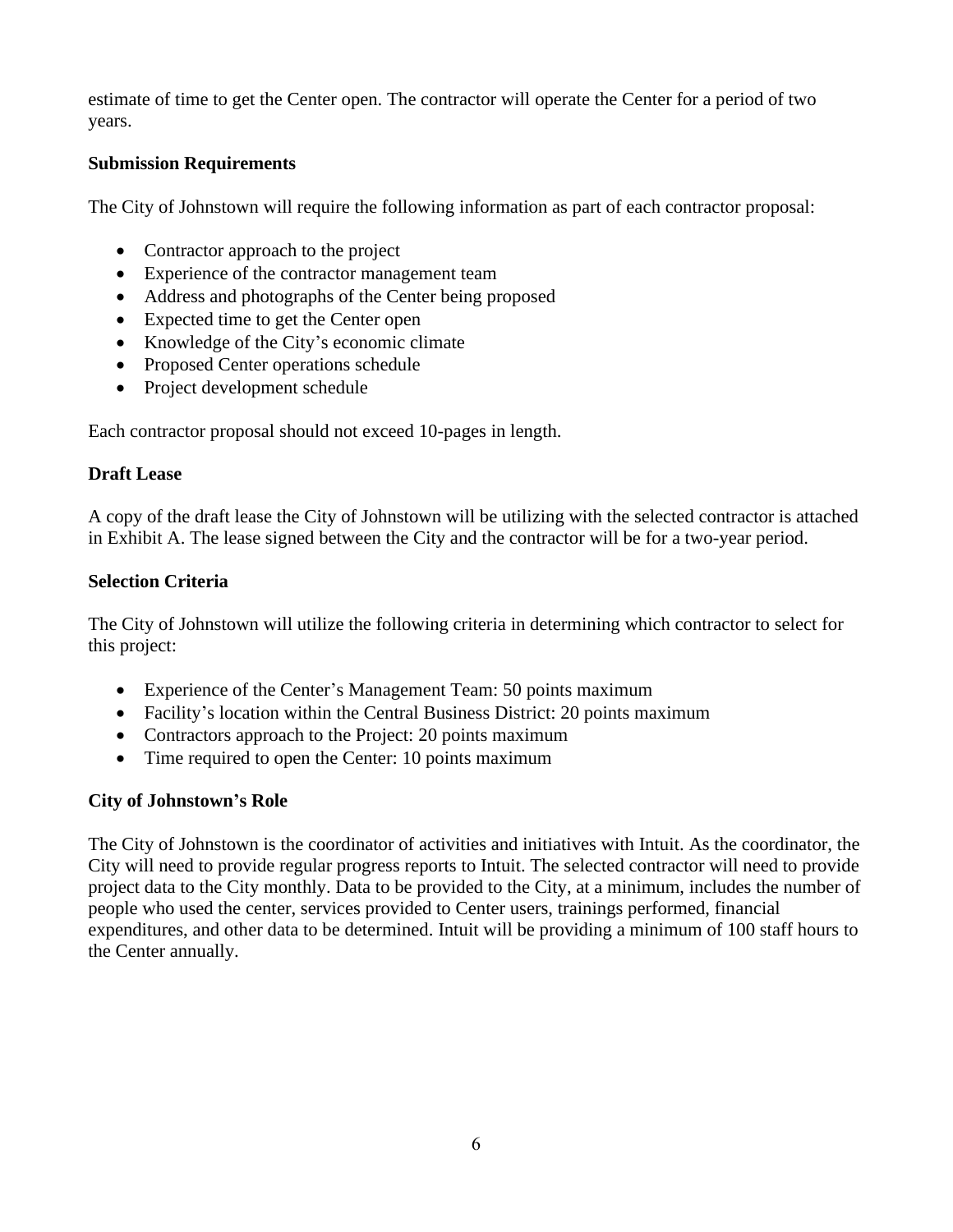## **VENDOR INFORMATION**

| <b>VENDOR NAME (PRINTED):</b> |  |
|-------------------------------|--|
| <b>ADDRESS:</b>               |  |
| <b>PHONE NUMBER:</b>          |  |
| <b>AUTHORIZED SIGNATURE:</b>  |  |
| <b>NAME (PRINTED):</b>        |  |
| <b>TITLE:</b>                 |  |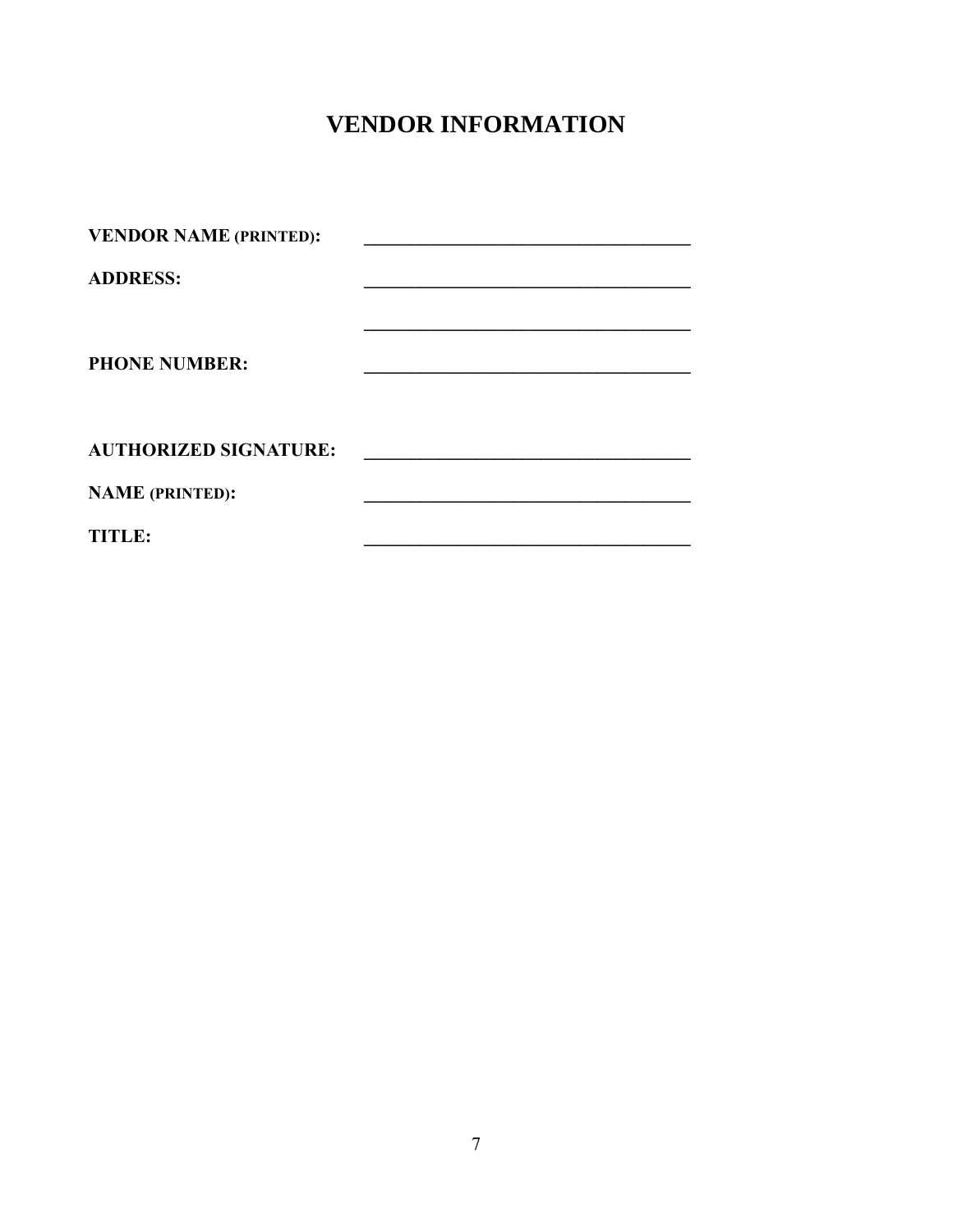### Exhibit A

### **COMMERCIAL LEASE AND MANAGEMENT AGREEMENT**

Lessor: \_\_\_\_\_\_\_\_\_\_\_\_\_\_\_\_\_\_\_\_\_\_ with a mailing address of \_\_\_\_\_\_\_\_\_\_\_\_\_\_\_\_\_\_\_\_\_\_\_\_\_\_\_\_\_\_\_\_\_\_\_\_\_\_\_\_\_\_\_\_\_\_\_\_\_\_ ("Lessor"), and

**Lessee**: City of Johnstown, with a mailing address of 401 Main Street ("Lessee"), and collectively shall be known as the "Parties", agree as follows:

**II. DESCRIPTION OF LEASED PREMISES**. The Lessor agrees to lease to the Lessee the following described space:

Street Address: Square Feet: Type of Space: Office Other Description:

Hereinafter known as the "Premises."

**III. USE OF LEASED PREMISES**. The Lessee agrees to use the Premises for operation as the Johnstown Small Business Success Center. The Center will operate as an Entrepreneurial Development HUB and shared-work space facility.

**IV. TERM OF LEASE**. The term of this Agreement shall be for a period of two years commencing on \_\_\_\_\_\_\_\_\_\_\_\_\_\_\_\_\_\_\_, 2021, and expiring at midnight on \_\_\_\_\_\_\_\_\_\_\_\_\_\_\_\_\_, 2023 ("Initial Term").

**V. SECURITY DEPOSIT**. As part of this Agreement there shall be no deposit required for the successful performance of this Agreement ("Security Deposit").

**VI. RENT**. Rent will be paid to the Lessor during the term of this Agreement ("Rent"). The Lessee will provide the Lessor a total of \$250,000 towards the renovation and operation of the Johnstown Small Business Success Center, in lieu of Rent. Uses of the payments made to the Lessor include site renovation costs, equipment and furnishing purchases, and other operational costs. Payments to the Lessor will be made at the following schedule:

- \$100,000 within the first 60-days of the execution date of this agreement
- \$50,000 within 30-days from the first day that the Johnstown Small Business Success Center is open for business
- \$50,000 within 30-days once the Johnstown Small Business Success Center has been open for business for 90-days

**I. THE PARTIES**. This Agreement ("Agreement") made on \_\_\_\_\_\_\_\_\_\_\_\_\_\_\_\_\_\_\_, 2021, by and between: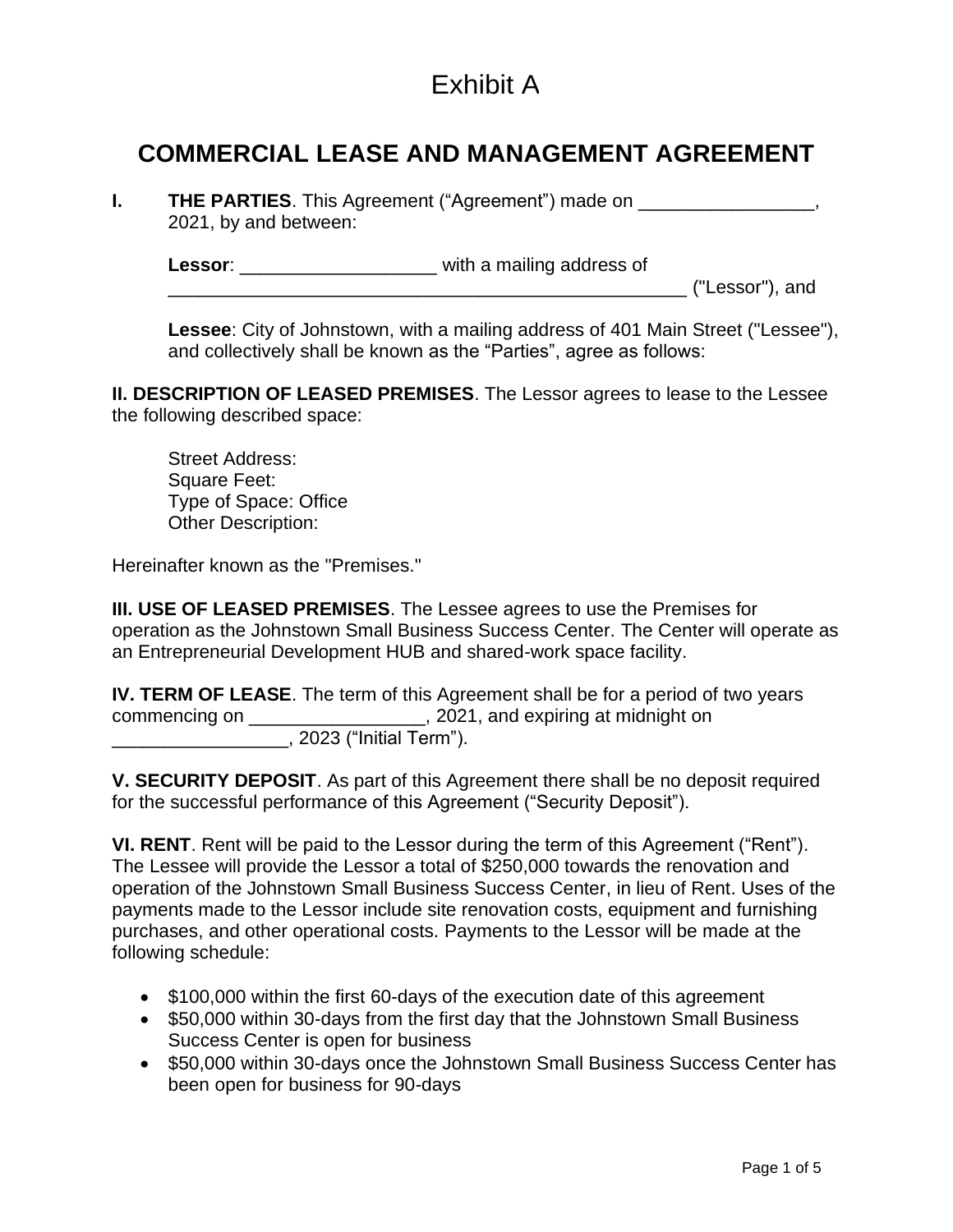• \$50,000 within 30-days at the conclusion of the Johnstown Small Business Success Center being open for one full year.

#### **VII. EXPENSES**.

The Lessee will provide all training materials required in the operation of the Johnstown Small Business Success Center. The Lessee will also handle all marketing activities associated with the Center. The Lessor will cover all building costs including utilties, insurances, taxes, equipment, maintenance, etc.

**VIII. LEASED SPACE IMPROVEMENTS**. The Center must include a training room with video conferencing capability, a small coaching/video conferencing room, a creative space for film/photography/podcast, and a large co-working area. The large co-working space should be constructed flexible to also be able to act as a training room space that could accommodate up to 50 people. Free WI-FI must be provided within the Center. The Center must also be ADA complaint and accessible by people who utilize a wheelchair or motorized mobility scooter. The Center must be both heated and cooled. Renovation plans must be shared with the City prior to the start of renovation work. A lit sign of the Intuit logo must be erected on the exterior of the building.

**IX. DEFAULT AND POSSESSION**. In the event that the Lessee shall fail to pay said Rent, and expenses as set forth herein, or any part thereof, when the same is due and payable, or shall otherwise be in default of any other terms of said Agreement for a period of more than 15 days, after receiving notice of said default, then the parties hereto expressly agree and covenant that the Lessor may declare this Agreement terminated and may immediately re-enter said Premises and take possession of the same together with any of Lessee's personal property, equipment or fixtures left on the Premises which items may be held by the Lessor as security for the Lessee's eventual payment and/or satisfaction of rental defaults or other defaults of Lessee under this Agreement.

At the conclusion of this Agreement, the Lessor shall take ownership of all equipment and furnishings purchased for use within the Johnstown Small Business Success Center.

**X. PERMITS**. The Lessor must retain all required federal, state, and local permits required for the renovation of the Center space.

**XI. OBLIGATIONS OF LESSOR**. The Lessor will provide all management services of the Johnstown Small Business Success Center as part of this agreement. The Lessor must have the Johnstown Small Business Success Center open to the general public for a minimum of 20 hours a week. The Lessor must keep the Center in good working condition, free of rubbish, and regularly sanitized. The Lessor shall properly and promptly remove all rubbish and hazardous wastes and see that the same are properly disposed of according to all local, state, or federal laws, rules, regulations, or ordinances. The Lessor will communicate to the Lessee with a monthly activity report highlighting the number of people who utilize the Center, the number of meetings that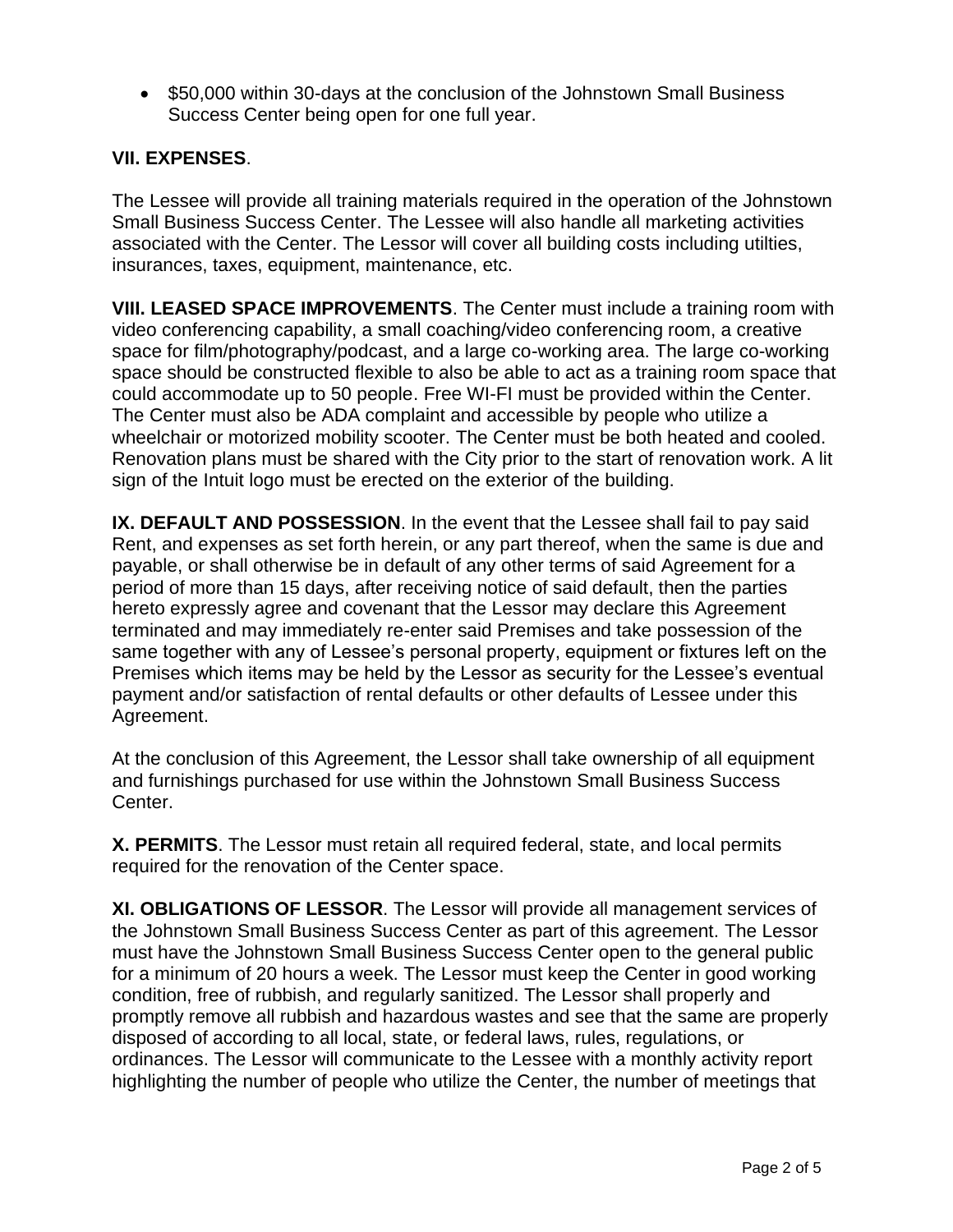occurred at the Center, the number of events and participants at the Center, along with other generated information.

**XII. SUBLET/ASSIGNMENT**. The Lessee may not transfer or assign this Agreement or any right or interest hereunder or sublet said leased Premises or any part thereof without first obtaining the prior written consent and approval of the Lessor.

**XIII. INDEMNIFICATION**. The Lessee hereby covenants and agrees to indemnify, defend, and hold the Lessor harmless from any and all claims or liabilities which may arise from any cause whatsoever as a result of Lessee's use and occupancy of the Premises, and further shall indemnify the Lessor for any losses which the Lessor may suffer in connection with the Lessee's use and occupancy or care, custody, and control of the Premises. The Lessee also hereby covenants and agrees to indemnify and hold harmless the Lessor from any and all claims or liabilities which may arise from any latent defects in the subject Premises that the Lessor is not aware of at the signing of the lease or at any time during the Term.

#### **XIV. MISCELLANEOUS TERMS**.

- a.) Usage by Lessee. Lessee shall comply with all rules, regulations, and laws of any governmental authority with respect to use and occupancy. Lessee shall not conduct or permit to be conducted upon the Premises any business or permit any act which is contrary to or in violation of any law, rules or regulations and requirements that may be imposed by any authority or any insurance company with which the Premises is insured, nor will the Lessee allow the Premises to be used in any way which will invalidate or be in conflict with any insurance policies applicable to the building. In no event shall explosives or extra hazardous materials be taken onto or retained on the Premises. Furthermore, Lessee shall not install or use any equipment that will cause undue interference with the peaceable and quiet enjoyment of the Premises by other tenants of the building.
- b.) Signs. Lessee shall not place on any exterior door, wall, or window of the Premises any sign or advertising matter without Lessor's prior written consent and the approval of the local municipality. The Lessor agrees to maintain the Intuit sign to be erected on the exterior of the building.
- c.) Pets. Unless otherwise stated in this Agreement, the only pets that shall be allowed on the Premises are those needed legally due to a disability or handicap.
- d.) Condition of Premises/Inspection by Lessee. The Lessee has had the opportunity to inspect the Premises and acknowledges with its signature on this Agreement that the Premises are in good condition and comply in all respects with the requirements of this Agreement. Furthermore, the Lessor makes no representation or warranty with respect to the condition of the Premises or its fitness or availability for any particular use, and the Lessor shall not be liable for any latent or patent defect therein. Furthermore, the Lessee represents that Lessee has inspected the Premises and is leasing and will take possession of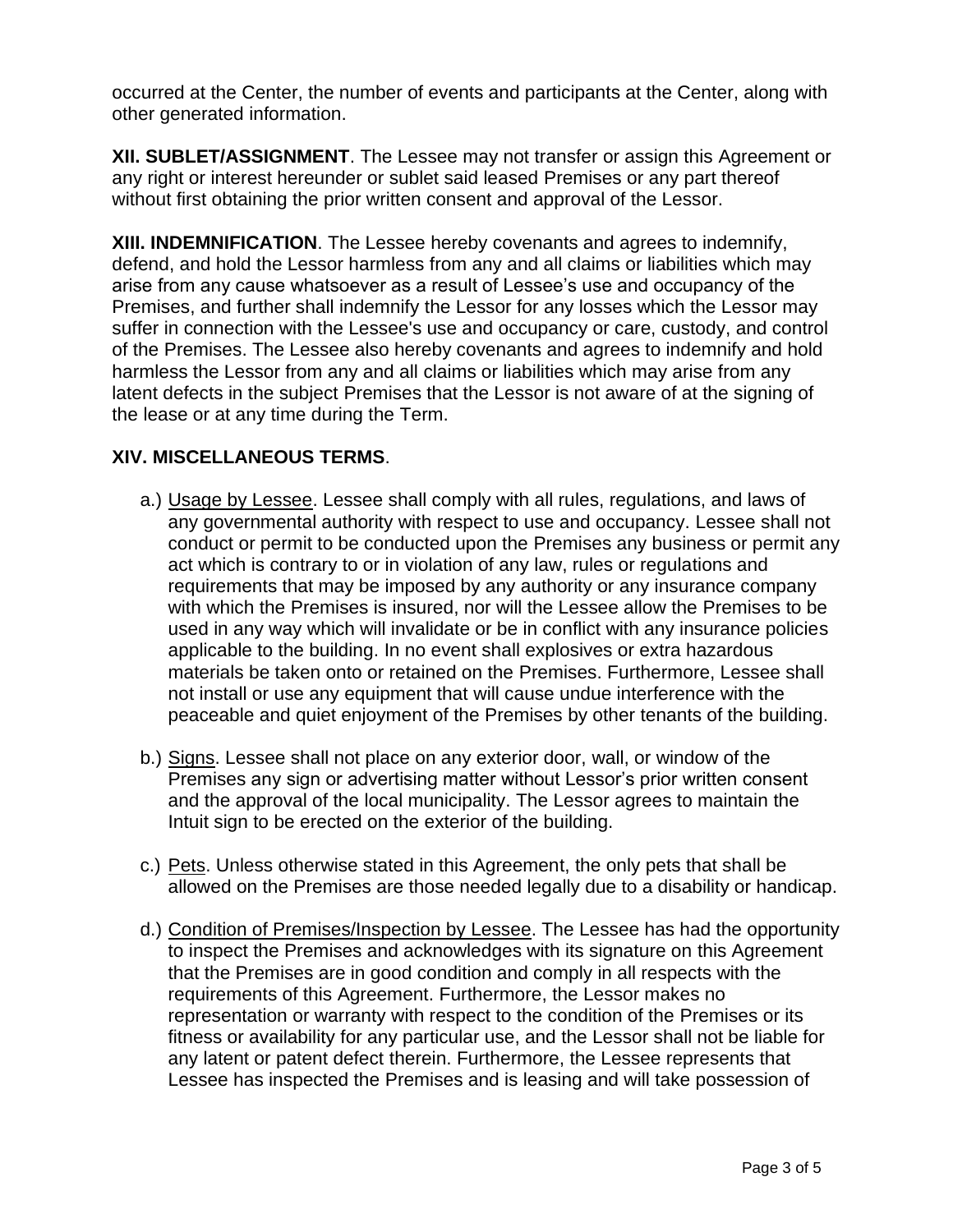the Premises with all current fixtures present in their "as is" condition as of the date hereof.

e.) Right of Entry. It is agreed and understood that the Lessor and its agents shall have the complete and unencumbered right of entry to the Premises at any time or times for purposes of inspecting or showing the Premises and for the purpose of making any necessary repairs to the building or equipment as may be required of the Lessor under the terms of this Agreement or as may be deemed necessary with respect to the inspection, maintenance or repair of the building.

**XV. ESTOPPEL CERTIFICATE**. Lessee at any time and from time to time, upon at least ten (10) days prior notice by Lessor, shall execute, acknowledge and deliver to Lessor, and/or to any other person, firm, or corporation specified by Lessor, a statement certifying that this Agreement is unmodified and in full force and effect, or if this Agreement has been modified, then that the same is in full force and effect except as modified and stating the modifications, stating the dates to which the Rent have been paid, and stating whether or not there exists any default by Lessor under this Agreement and, if so, specifying each such default.

**XVI. HOLDOVER**. Should Lessee remain in possession of the Premises after the cancellation, expiration, or sooner termination of this Agreement, or any renewal thereof, without the execution of a new agreement or addendum, such holding over in the absence of a written agreement to the contrary shall be deemed, if Lessor so elects, to have created and be construed to be a tenancy from month to month, terminable upon thirty (30) days' notice by either party.

**XVII. WAIVER**. Waiver by Lessor of a default under this Agreement shall not constitute a waiver of a subsequent default of any nature.

**XVIII. GOVERNING LAW**. This Agreement shall be governed by the laws of the State of Pennsylvania.

**XIX. NOTICES**. Payments and notices shall be addressed to the following:

Lessor:

Lessee: City of Johnstown, ATTN: John Dubnansky, 401 Main Street, Johnstown, PA 15901

**XX. AMENDMENT**. No amendment of this Agreement shall be effective unless reduced to writing and subscribed by the parties with all the formality of the original.

**XXI. BINDING EFFECT**. This Agreement and any amendments thereto shall be binding upon the Lessor and the Lessees and/or their respective successors, heirs, assigns, executors, and administrators.

IN WITNESS WHEREOF, the Parties have indicated their acceptance of the terms and conditions of this Agreement by their signatures below on the dates indicated.